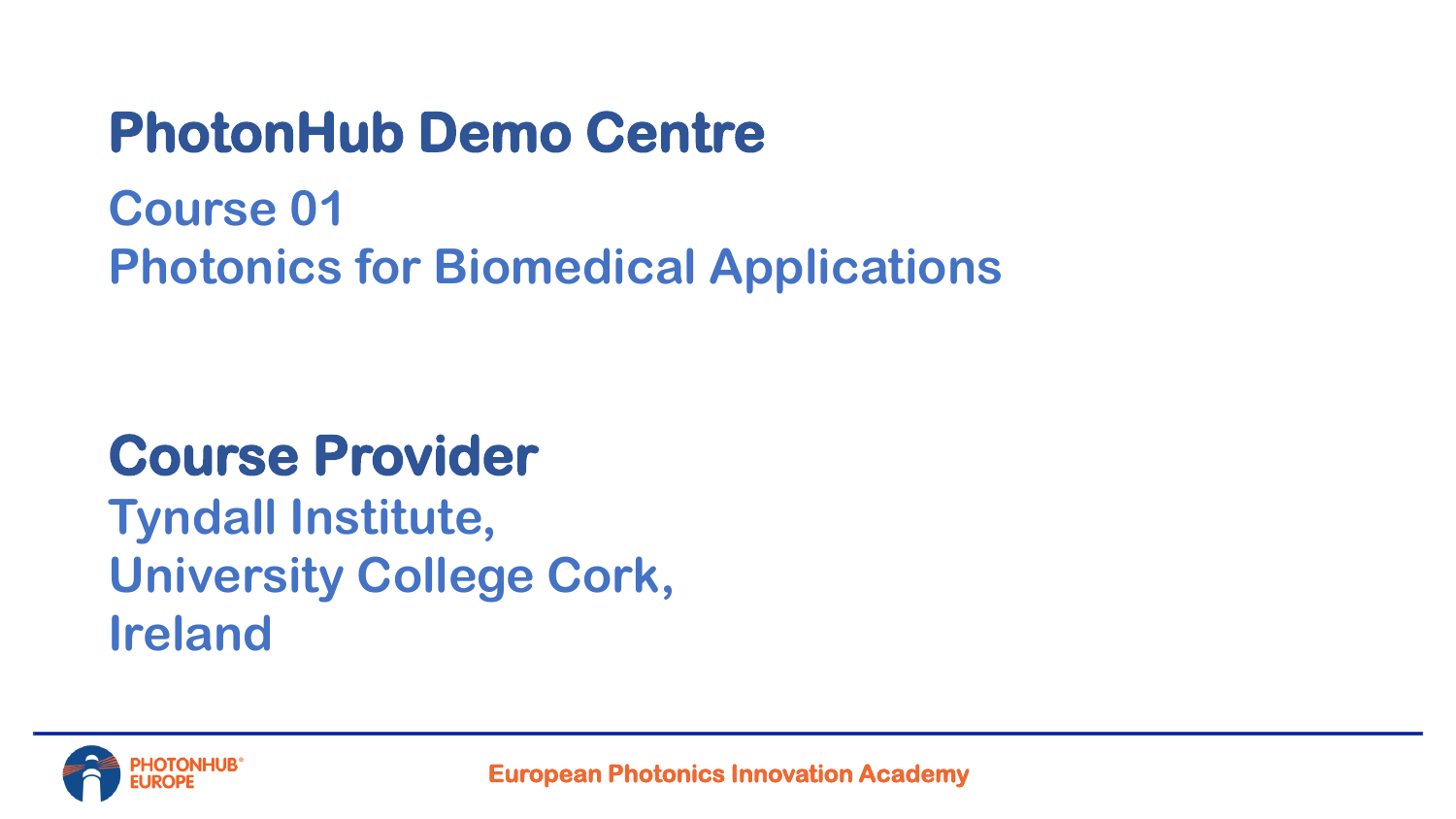## **Course Overview**

**Photonics plays an important role in many biomedical applications, from diagnosis and sensing of disease and infection to minimally invasive imaging of tissue during clinical procedures.**

**This one-day hands-on training course provides industry, especially those developing new products or addressing an application need, with a detailed overview of important photonic-based biomedical devices and how they are applied in clinical environments.**

**The course will focus on three technology demonstrators; 1) Optical fiber-based catheter sensor for blood flow monitoring; 2) Integrated photonic biosensor for rapid disease detection; 3) Miniaturised imaging device for minimally invasive surgical procedures. Course attendees will learn how these biomedical devices are designed, fabricated and tested. They will also learn how early-stage prototypes can be scaled to volume manufacturing.**

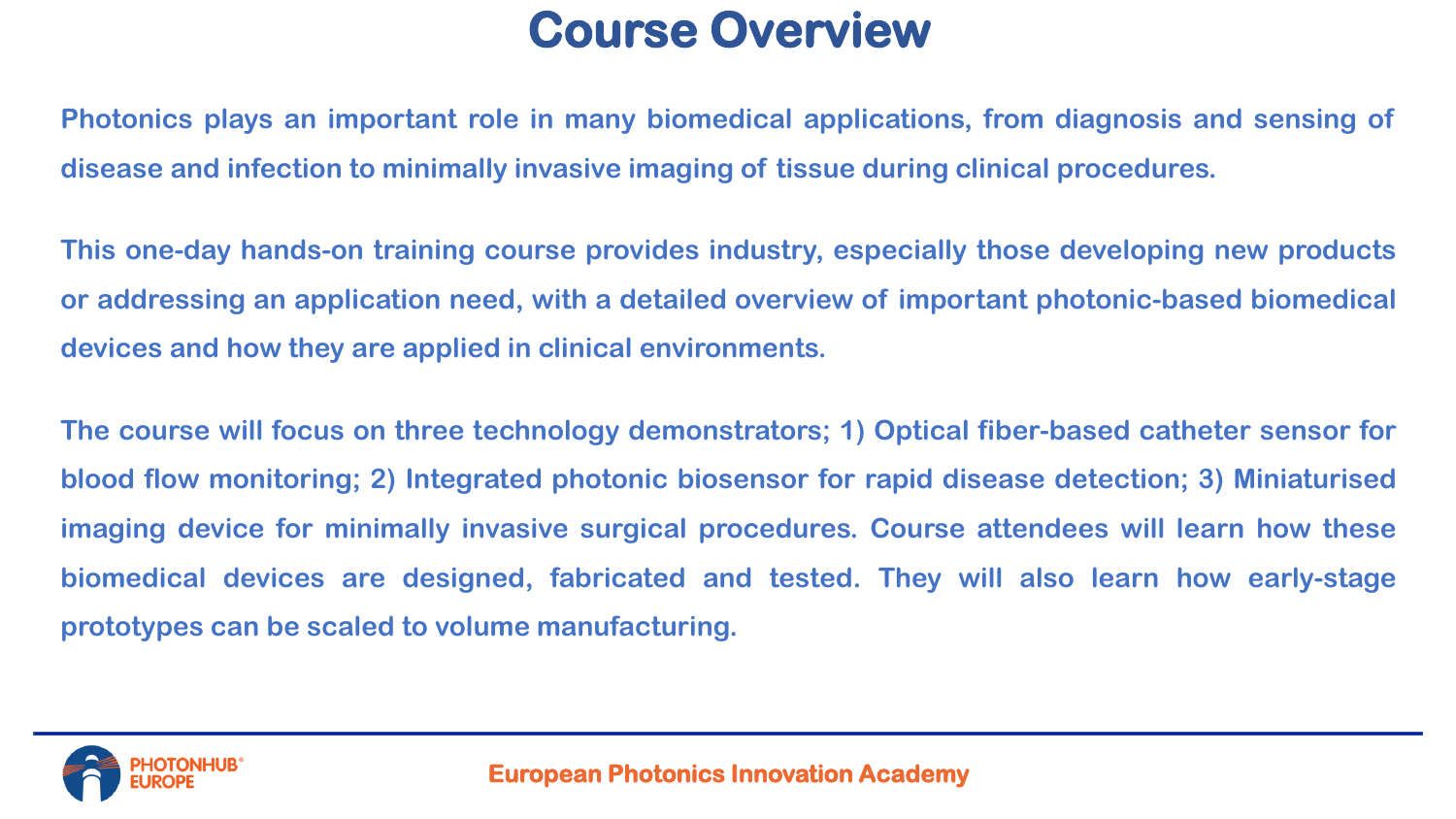## **Target Audience**

**It is desirable but not essential that course attendees have a basic understanding of photonics. The course is ideally suited to those planning to develop new photonic products, establish in-house or outsource packaging development and manufacturing.**

## **Expected Outcomes**

- **1) Understanding of key features of photonic design for biomedical applications**
- **2) See the fabrication processes to produce early-stage biomedical devices (hands-on activity)**
- **3) See and evaluate working biomedical devices (hands-on activity)**
- **4) Understand the photonic product design process and manufacturing ecosystem**

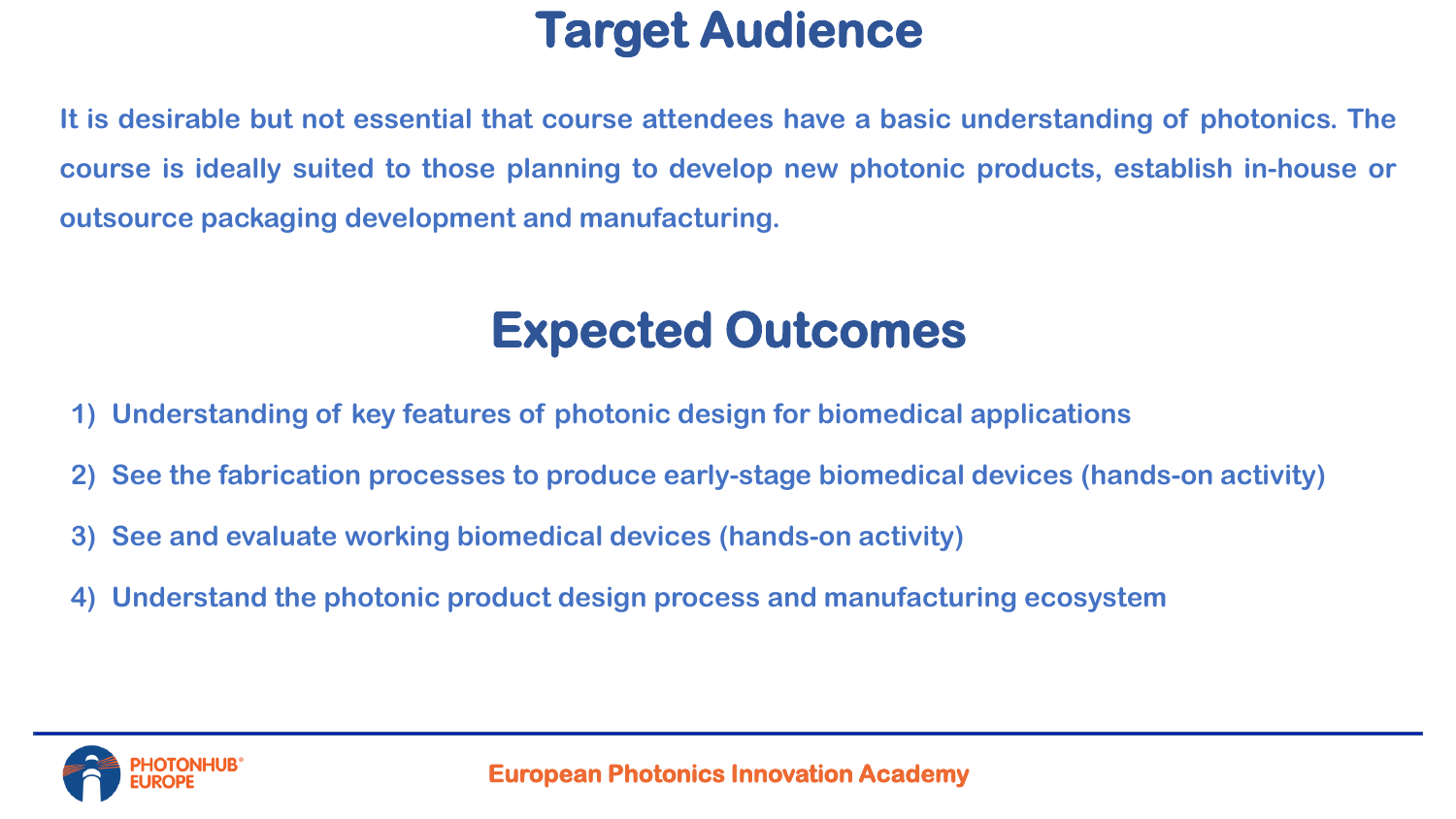### **Course Schedule**

| <b>Time</b>     | <b>Demo Activity</b>                                                                      |
|-----------------|-------------------------------------------------------------------------------------------|
| $09:00 - 10:30$ | <b>Tyndall Orientation, Course Introduction &amp; Tutorial</b>                            |
| $11:00 - 12:30$ | Demo 1: Optical fiber-based catheter sensor for blood flow monitoring (hands-on)          |
| $14:00 - 15:30$ | Demo 2: Integrated photonic biosensor for rapid disease detection (hands-on)              |
| $15:30 - 17:00$ | Demo 3: Miniaturised imaging device for minimally invasive surgical procedures (hands-on) |
| $17:00 - 17:30$ | <b>Follow-Up Questions &amp; Close</b>                                                    |

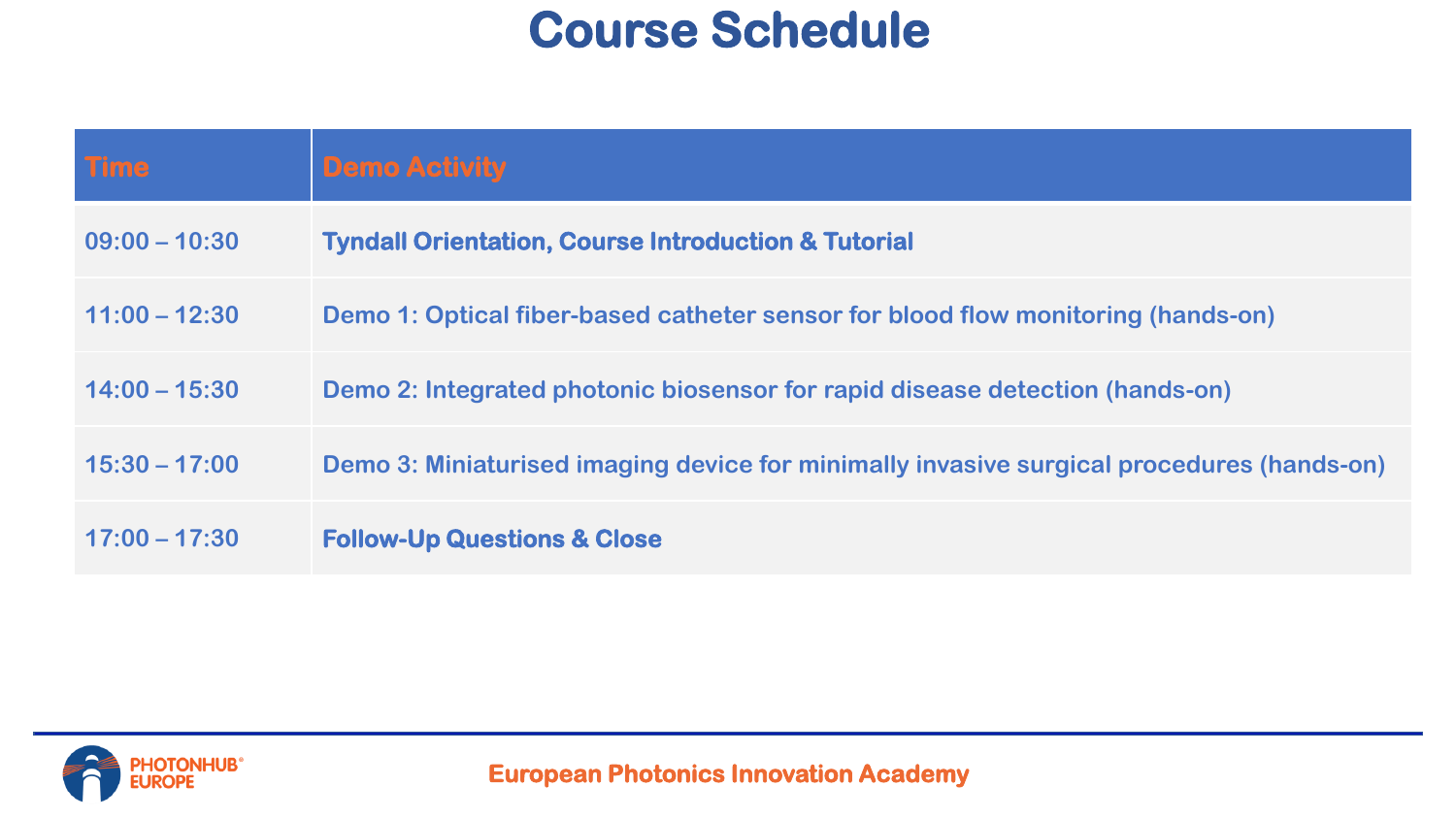#### **Course Trainers**



**Course Director: Prof. Peter O'Brien Course Manager: Magaly Mora**

**Demo 1: Dr. Kamil Gradkowski Demo 2: Dr. Padraic Morrissey Demo 3: Dr. Marc Rensing**







**European Photonics Innovation Academy**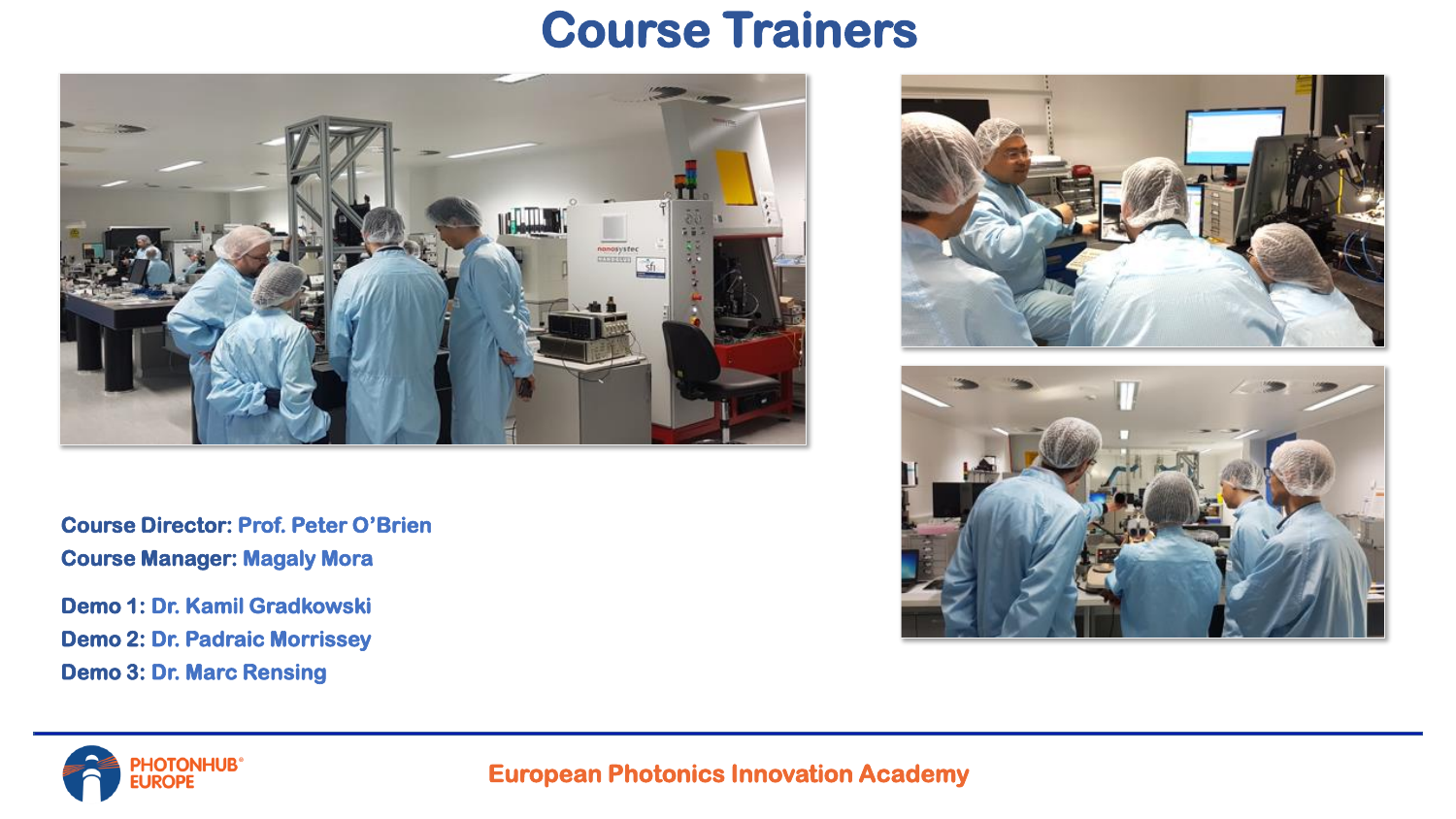#### **Course Demonstrators**



**Integrated Photonic Biosensor** 







#### **European Photonics Innovation Academy**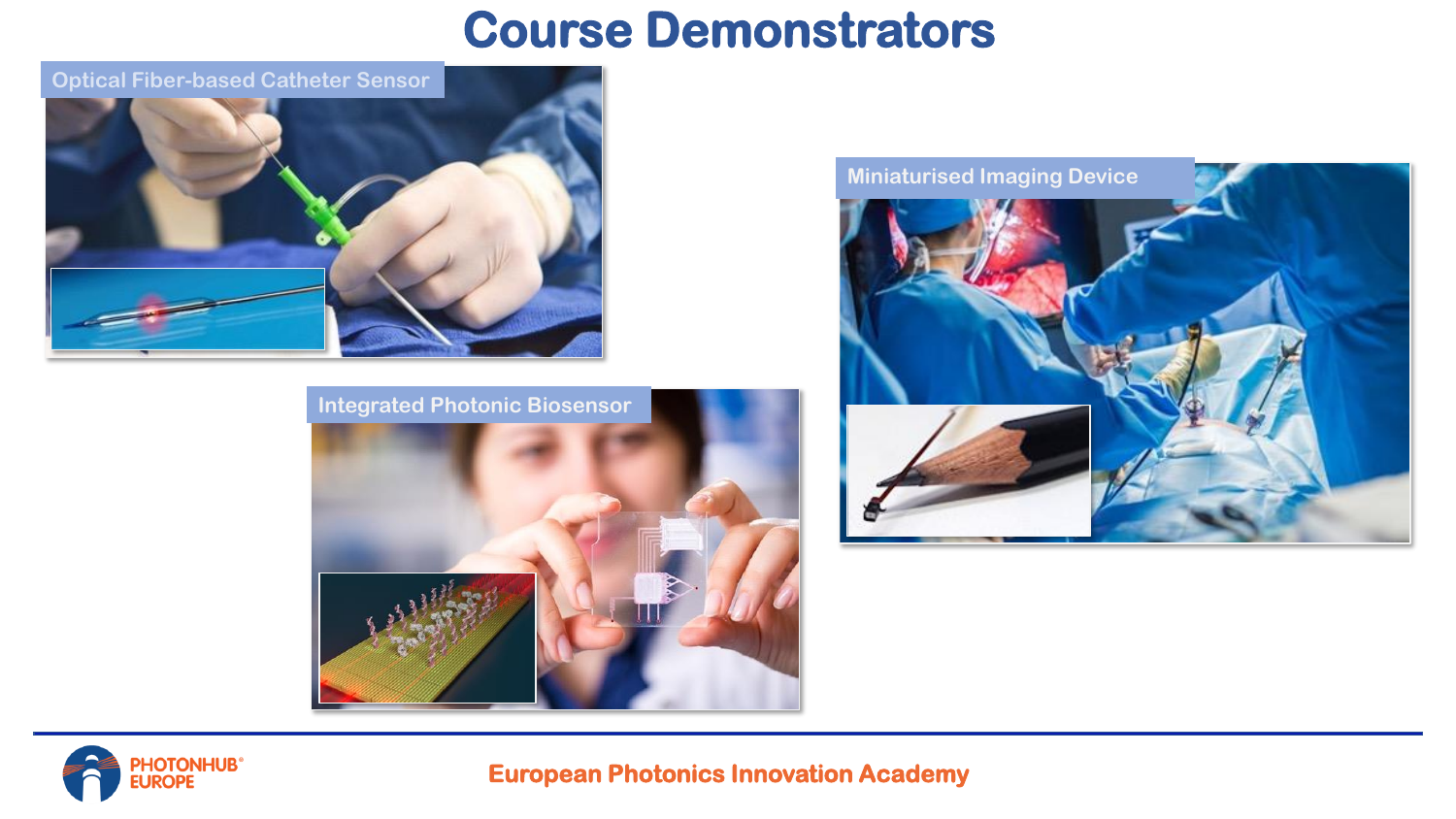## **Course Location, Schedule & Cost**







- **Course Schedule (January, July, December – exact dates to be confirmed)**
- **Number of people (Groups of 3/6/9 people per course)**
- **Course Cost (250 Euros per person, includes catering and project consumables)**

## **Further Information**

• **magaly.mora@tyndall.ie**

**OTONHUB**<sup>\*</sup>

- **www.tyndall.ie/contact-us**
- **www.photonhub.eu/euphotonicsacademy**

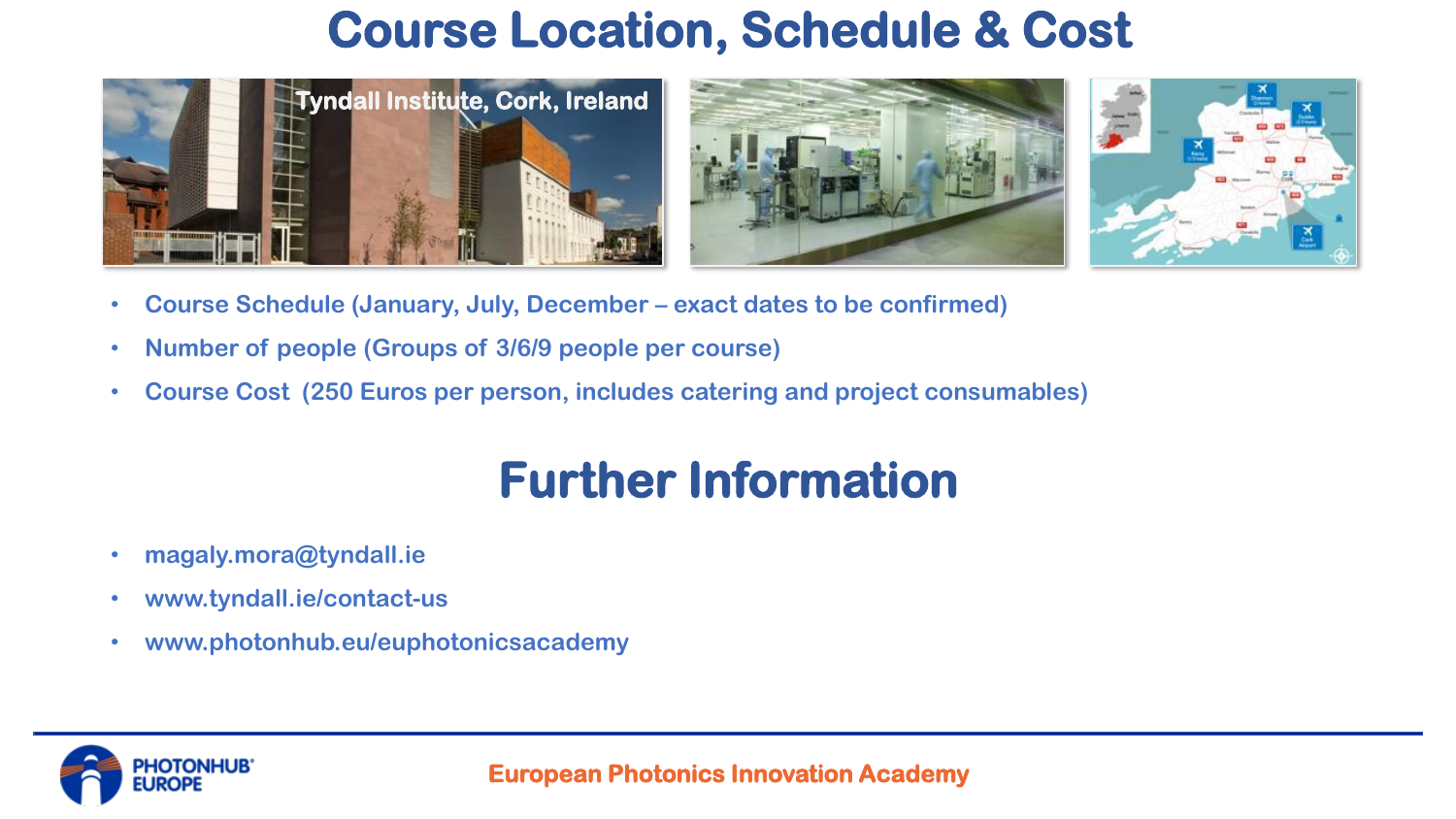#### **Course Material** (technical hand-outs)





**European Photonics Innovation Academy**